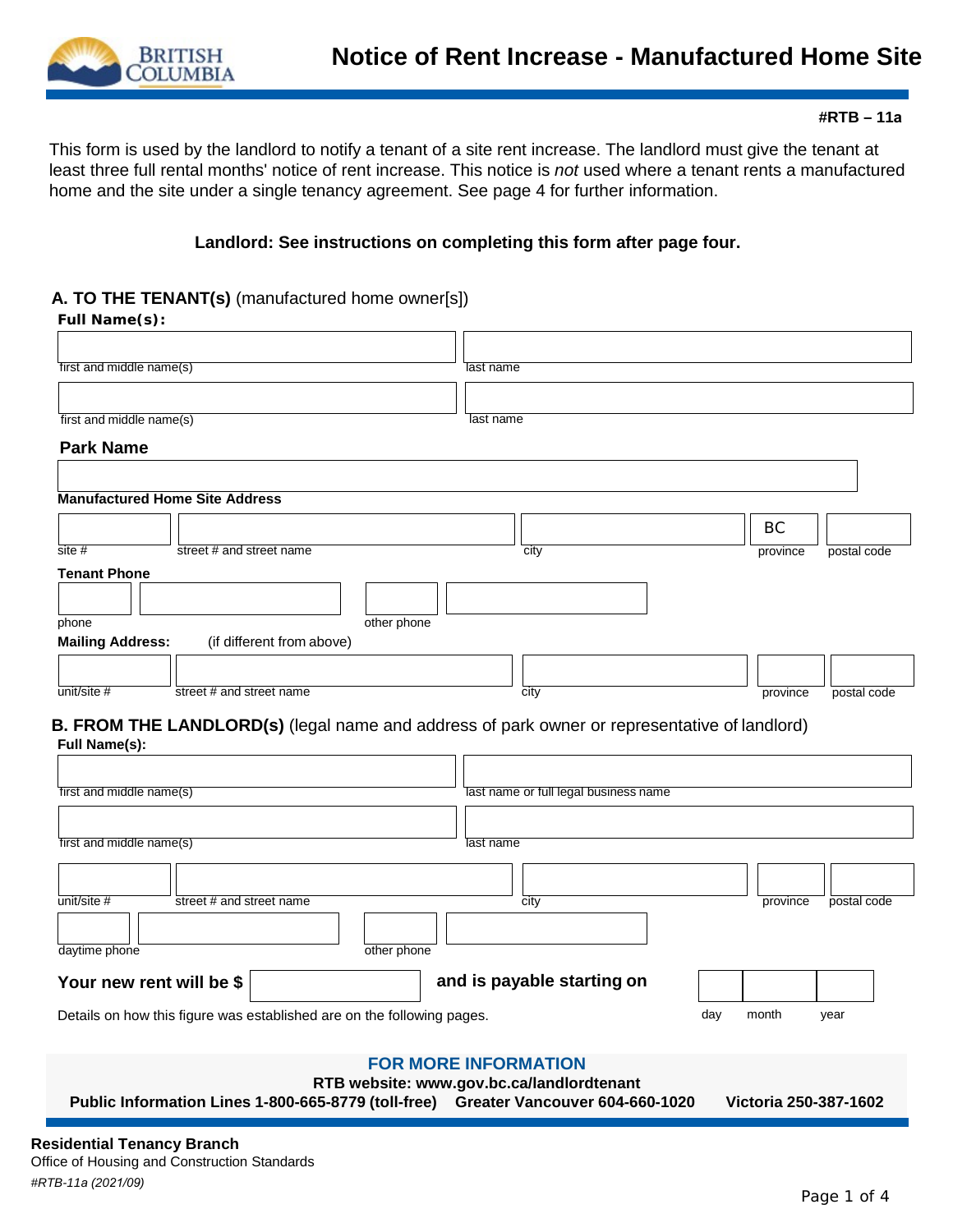## **C. TENANCY AGREEMENT INFORMATION**

(Check appropriate boxes and fill in the information in the spaces provided)

| 1) Items included in the rent: |                 |                                                                               |                       |         |
|--------------------------------|-----------------|-------------------------------------------------------------------------------|-----------------------|---------|
| Water                          | Natural gas     | Garbage collection                                                            | Recreation facilities | Storage |
| Cablevision                    | Sewage disposal | Recycling services                                                            | Laundry (coin-op)     | Parking |
| Electricity                    | Snow removal    | Kitchen scrap collection                                                      | Free laundry          |         |
| Other:                         |                 |                                                                               | Other:                |         |
|                                |                 | 2) Date of Last Rent Increase: (landlord to complete either line A or line B) |                       |         |

A) The date your last rent increase came into effect was:

| ne B) |       |      |
|-------|-------|------|
|       |       |      |
| day   | month | year |
|       |       |      |
| day   | month | year |

## B) As this is your 1st rent increase, the date your rent wasestablished:

## **D. DETAILED CALCULATION**

**or**

**Note for tenants:** the landlord will provide access to a complete set of tax notices and invoices for local government levies and public utilities as indicated in section F (Documentation) or give you copies upon request.

The formula for calculating the amount of the rent increase is established in the Manufactured Home Park Tenancy Regulation. The formula inflation + the proportionate increase in local government levies and utility fees for common property.

#### See [www.gov.bc.ca/landlordtenant/increase](http://www.gov.bc.ca/landlordtenant/increase)

#### **1) Local Government Levies**

• See notes on completing this section after page 4 under section D (DETAILED CALCULATION, 1) Local GovernmentLevies)

|                                                                                                              | Last year:<br>Column A               | This year:<br>Column B               | <b>Increase: Column C</b><br>$=$ Col. B - Col. A |
|--------------------------------------------------------------------------------------------------------------|--------------------------------------|--------------------------------------|--------------------------------------------------|
| Property tax                                                                                                 |                                      |                                      | \$0.00                                           |
| School tax                                                                                                   |                                      |                                      | \$0.00                                           |
| Regional district tax                                                                                        |                                      |                                      | \$0.00                                           |
| Hospital levy                                                                                                |                                      |                                      | \$0.00                                           |
| <b>Transit levy</b>                                                                                          |                                      |                                      | \$0.00                                           |
| Specified area charges                                                                                       |                                      |                                      | \$0.00                                           |
| Solid waste management fees - Garbage collection                                                             |                                      |                                      | \$0.00                                           |
| Solid waste management fees - Recycling fees                                                                 |                                      |                                      | \$0.00                                           |
| Solid waste management fees - Other                                                                          |                                      |                                      | \$0.00                                           |
|                                                                                                              |                                      |                                      | \$0.00                                           |
| Liquid waste management fees - Sewage collection                                                             |                                      |                                      | \$0.00                                           |
| Liquid waste management fees - Sewage treatment                                                              |                                      |                                      | \$0.00                                           |
| Liquid waste management fees - Other                                                                         |                                      |                                      | \$0.00                                           |
| Water - Connection fee                                                                                       |                                      |                                      | \$0.00                                           |
| Water - Metered services                                                                                     |                                      |                                      |                                                  |
| <b>BC Assessment Authority levy</b>                                                                          |                                      |                                      | \$0.00                                           |
| Any other fee applicable to the park and payable to the<br>local government (describe fees on separate page) |                                      |                                      | \$0.00                                           |
| <b>Total Local Government Levies for the entire</b><br>manufactured home park                                | \$0.00                               | \$0.00                               | \$0.00                                           |
|                                                                                                              | Column A total<br>$=$ total of above | Column B total<br>$=$ total of above | Column C total<br>= total of above               |
| $#RTB-11a$                                                                                                   |                                      |                                      | Page 2 of 4                                      |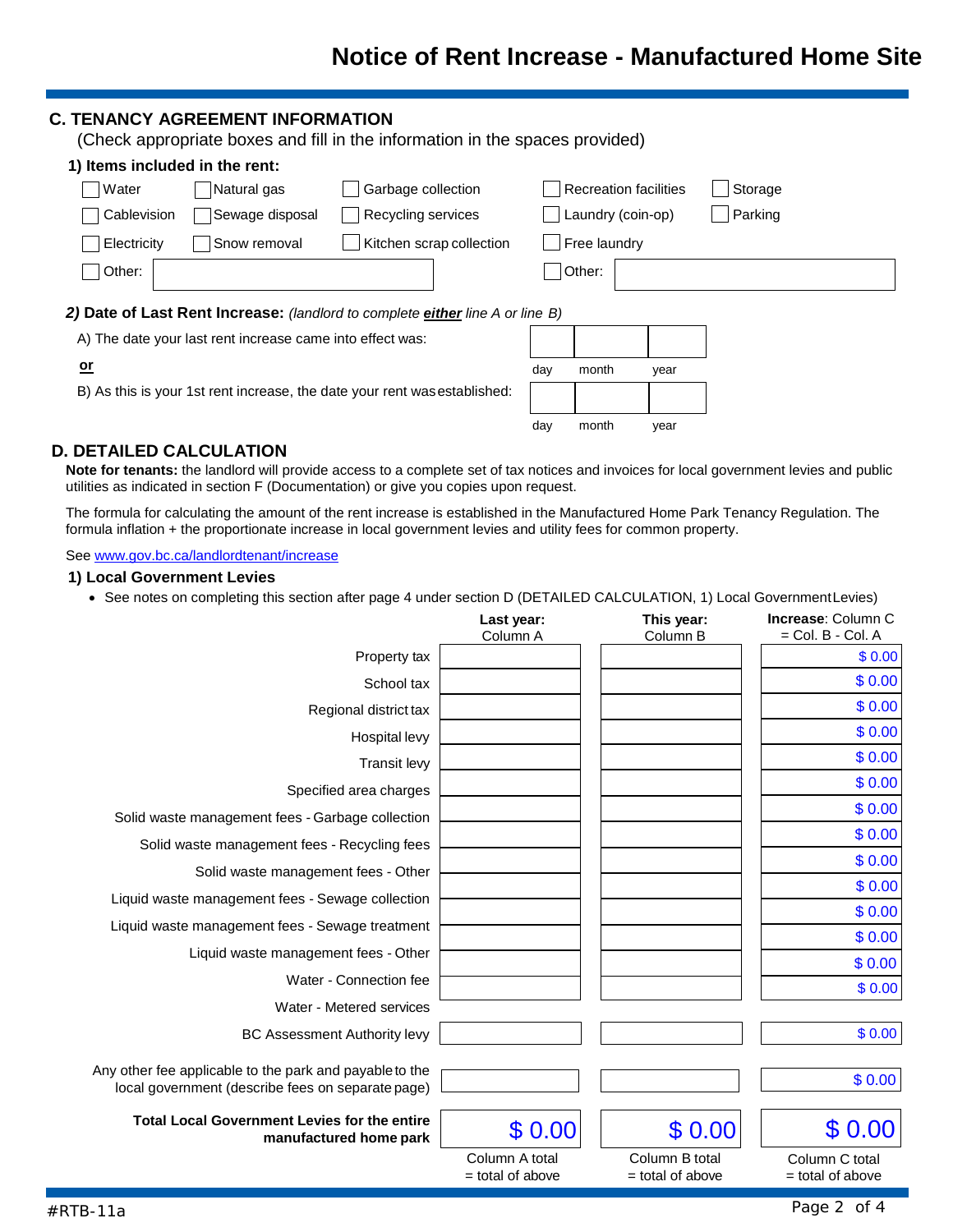# **Notice of Rent Increase - Manufactured Home Site**

## **2) Public Utility Fees and Charges**

- Utilities must be supplied by a public utility, as defined in the *Utilities Commission Act, Gas Utility Act, Water Utility* or Canadian Radio-television and Telecommunications Commission
- See notes on completing this section after page 4 under section D (DETAILED CALCULATION, 2) Public Utility Feesand Charges)

|                                                                                                                                                                                            | Last year:<br>Column <sub>D</sub>    | This year:<br>Column E             | <b>Increase: Column F</b><br>$=$ Col. $E -$ Col. D |
|--------------------------------------------------------------------------------------------------------------------------------------------------------------------------------------------|--------------------------------------|------------------------------------|----------------------------------------------------|
| Electricity                                                                                                                                                                                |                                      |                                    | \$0.00                                             |
| Natural gas                                                                                                                                                                                |                                      |                                    | \$0.00                                             |
| Propane                                                                                                                                                                                    |                                      |                                    | \$0.00                                             |
| Water billed by a public utility                                                                                                                                                           |                                      |                                    | \$0.00                                             |
| Other public utility relating to public transportation or<br>communication provided to the common areas of the<br>manufactured home park, not collected through a local<br>government levy |                                      |                                    | \$0.00                                             |
| Total public utility fees and charges for the entire<br>manufactured home park                                                                                                             | \$0.00                               | \$0.00                             | \$ 0.00                                            |
| 3) Calculation of Annual Rent                                                                                                                                                              | Column D total<br>$=$ total of above | Column E total<br>= total of above | Column F total<br>= total of above                 |
| Step 1: calculate proportion of local government levies and public utility fees for the park                                                                                               |                                      |                                    |                                                    |
| <b>Total Local Government Levies</b>                                                                                                                                                       | \$0.00                               | \$0.00                             | \$0.00                                             |
|                                                                                                                                                                                            | Column A total                       | Column B total                     | Column C total                                     |
| <b>Total Public Utility Fees</b>                                                                                                                                                           | \$0.00                               | \$0.00                             | \$0.00                                             |
|                                                                                                                                                                                            | Column D total                       | Column E total                     | Column F total                                     |
| <b>Total Levies &amp; Fees</b>                                                                                                                                                             | \$0.00                               | \$0.00                             | \$0.00                                             |
|                                                                                                                                                                                            | $Col. A + Col. D$                    | $Col. B + Col. E$                  | $Col. C + Col. F$                                  |
| Note: The sum of Column C and Column F should equal (Col. B + Col. E) minus (Col. A + Col. D)                                                                                              |                                      |                                    |                                                    |
| Step 2: calculate proportion of local government levies and public utility fees for each unit                                                                                              |                                      |                                    |                                                    |
| A) Total increase in levies and fees (Column C + Column F)                                                                                                                                 |                                      | Box A                              | \$0.00                                             |
| B) Total number of sites in the manufactured home park<br>* State on a separate page how you arrived at this number if the park has varying site sizes                                     |                                      | <b>Box B</b>                       |                                                    |
| C) Proportion of levies and fees per site (Box $A \div Box B$ )                                                                                                                            |                                      | <b>Box C</b>                       |                                                    |
| D) Number of sites assigned to this tenant                                                                                                                                                 |                                      | <b>Box D</b>                       |                                                    |
| E) Proportion per site times the number of sites for this tenant (Box C x Box D = Box 3 below)                                                                                             |                                      | <b>Box E</b>                       | \$0.00                                             |
| Step 3: calculate annual rent payable for the unit for the coming 12 months                                                                                                                |                                      |                                    |                                                    |
| Box 1                                                                                                                                                                                      | Box 2                                | Box 3                              | Box 4                                              |
| \$0.00                                                                                                                                                                                     | \$0.00                               | \$0.00                             | \$0.00                                             |

| \$0.00                                                         | \$0.00                                                                     | \$0.00                                                                                              | \$0.00                                                                          |
|----------------------------------------------------------------|----------------------------------------------------------------------------|-----------------------------------------------------------------------------------------------------|---------------------------------------------------------------------------------|
| Current annual rent                                            | Inflation increase<br>(Allowable % of Box 1)                               | Proportionate<br>increase in local<br>government levies<br>and public utility<br>fees (Box E above) | Maximum total rent<br>for the next 12<br>months<br>$= Box 1 + Box 2 +$<br>Box 3 |
|                                                                | Step 4: calculate based on rent increase and total rent for next 12 months |                                                                                                     |                                                                                 |
| Maximum annual rent for the coming 12 months (Box 4 in Step 3) |                                                                            | Box 5                                                                                               | \$0.00                                                                          |
| Current annual rent (Box 1 in Step 3)                          |                                                                            | Box 6                                                                                               | \$0.00                                                                          |
| Maximum increase in <b>annual</b> rent (Box 5 - Box 6)         |                                                                            | Box 7                                                                                               | \$0.00                                                                          |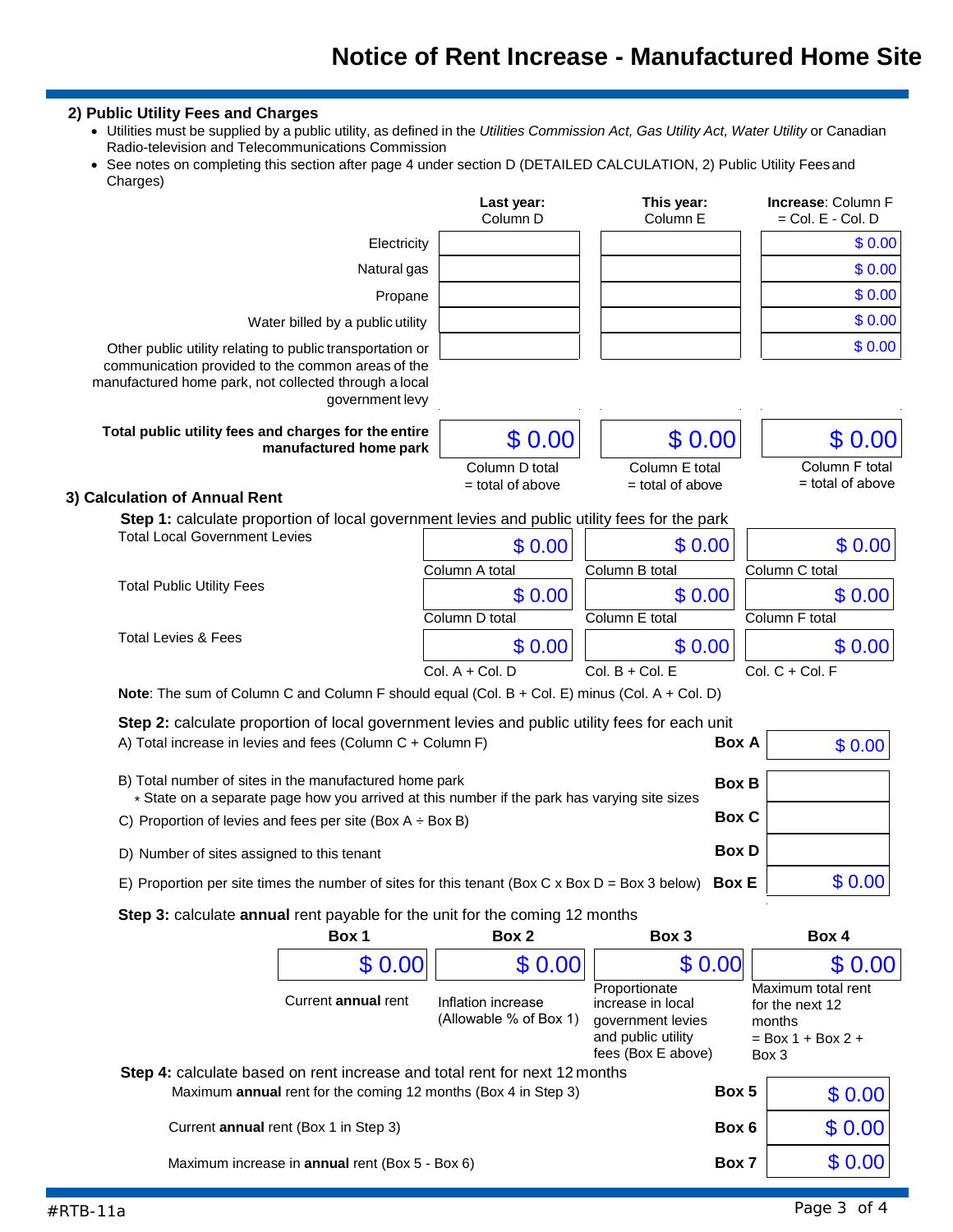# **Notice of Rent Increase - Manufactured Home Site**

| Rent is paid monthly                                                                                                                                                                                                                                                                                                                                                                                                                                                                                                                                                                                                                                                                                                                                                                                                                                                                                                                                                                                                                                                                                                                                                                                                                                                                                                                                                                                                                                                                                           |                                                                                            | E. AMOUNT OF RENT INCREASE (select one below)        |      |                                       |                                                                                             |      |        |
|----------------------------------------------------------------------------------------------------------------------------------------------------------------------------------------------------------------------------------------------------------------------------------------------------------------------------------------------------------------------------------------------------------------------------------------------------------------------------------------------------------------------------------------------------------------------------------------------------------------------------------------------------------------------------------------------------------------------------------------------------------------------------------------------------------------------------------------------------------------------------------------------------------------------------------------------------------------------------------------------------------------------------------------------------------------------------------------------------------------------------------------------------------------------------------------------------------------------------------------------------------------------------------------------------------------------------------------------------------------------------------------------------------------------------------------------------------------------------------------------------------------|--------------------------------------------------------------------------------------------|------------------------------------------------------|------|---------------------------------------|---------------------------------------------------------------------------------------------|------|--------|
|                                                                                                                                                                                                                                                                                                                                                                                                                                                                                                                                                                                                                                                                                                                                                                                                                                                                                                                                                                                                                                                                                                                                                                                                                                                                                                                                                                                                                                                                                                                |                                                                                            |                                                      |      |                                       |                                                                                             |      |        |
| Your current rent is: \$<br>Box $6 \div 12$                                                                                                                                                                                                                                                                                                                                                                                                                                                                                                                                                                                                                                                                                                                                                                                                                                                                                                                                                                                                                                                                                                                                                                                                                                                                                                                                                                                                                                                                    | \$0.00                                                                                     | Your new rent will be: \$<br>Box 5 or less $\div$ 12 |      | \$0.00                                | Your rent increase is: \$<br>Box 7 or less $\div$ 12                                        |      | \$0.00 |
|                                                                                                                                                                                                                                                                                                                                                                                                                                                                                                                                                                                                                                                                                                                                                                                                                                                                                                                                                                                                                                                                                                                                                                                                                                                                                                                                                                                                                                                                                                                |                                                                                            |                                                      |      |                                       | Rent is paid on other than a monthly basis (enter annual number of rental periods in Box 8) |      |        |
|                                                                                                                                                                                                                                                                                                                                                                                                                                                                                                                                                                                                                                                                                                                                                                                                                                                                                                                                                                                                                                                                                                                                                                                                                                                                                                                                                                                                                                                                                                                | Box 8                                                                                      |                                                      |      |                                       |                                                                                             |      |        |
| Annualnumber of rental periods<br>Your current rent is: \$                                                                                                                                                                                                                                                                                                                                                                                                                                                                                                                                                                                                                                                                                                                                                                                                                                                                                                                                                                                                                                                                                                                                                                                                                                                                                                                                                                                                                                                     |                                                                                            | Your new rent will be: \$                            |      |                                       | Your rent increase is: \$                                                                   |      |        |
| Box $6 \div$ Box 8                                                                                                                                                                                                                                                                                                                                                                                                                                                                                                                                                                                                                                                                                                                                                                                                                                                                                                                                                                                                                                                                                                                                                                                                                                                                                                                                                                                                                                                                                             |                                                                                            | Box 5 or less $\div$ Box 8                           |      |                                       | Box 7 or less $\div$ Box 8                                                                  |      |        |
| Your new rent is payable starting on                                                                                                                                                                                                                                                                                                                                                                                                                                                                                                                                                                                                                                                                                                                                                                                                                                                                                                                                                                                                                                                                                                                                                                                                                                                                                                                                                                                                                                                                           |                                                                                            |                                                      |      |                                       |                                                                                             |      |        |
| <b>F. DOCUMENTATION</b>                                                                                                                                                                                                                                                                                                                                                                                                                                                                                                                                                                                                                                                                                                                                                                                                                                                                                                                                                                                                                                                                                                                                                                                                                                                                                                                                                                                                                                                                                        |                                                                                            | month<br>day                                         | year |                                       |                                                                                             |      |        |
| The landlord must provide access to a complete set of tax notices and local government levy invoices, public utility bills and<br>assessment notices. These may be posted in a common area for all tenants, but the landlord must provide a tenant with<br>copies upon request. This documentation is:                                                                                                                                                                                                                                                                                                                                                                                                                                                                                                                                                                                                                                                                                                                                                                                                                                                                                                                                                                                                                                                                                                                                                                                                         |                                                                                            |                                                      |      |                                       |                                                                                             |      |        |
| Attached to this notice Posted in common area (please specify)                                                                                                                                                                                                                                                                                                                                                                                                                                                                                                                                                                                                                                                                                                                                                                                                                                                                                                                                                                                                                                                                                                                                                                                                                                                                                                                                                                                                                                                 |                                                                                            |                                                      |      |                                       | Other:                                                                                      |      |        |
| <b>G. LANDLORD'S SIGNATURE</b>                                                                                                                                                                                                                                                                                                                                                                                                                                                                                                                                                                                                                                                                                                                                                                                                                                                                                                                                                                                                                                                                                                                                                                                                                                                                                                                                                                                                                                                                                 |                                                                                            |                                                      |      |                                       |                                                                                             |      |        |
| This Notice of Rent Increase amends your tenancy agreement for the amount of rent. By signing, you are<br>stating that the information provided on this form is true and correct.<br><b>Full Name:</b>                                                                                                                                                                                                                                                                                                                                                                                                                                                                                                                                                                                                                                                                                                                                                                                                                                                                                                                                                                                                                                                                                                                                                                                                                                                                                                         |                                                                                            |                                                      |      |                                       |                                                                                             |      |        |
|                                                                                                                                                                                                                                                                                                                                                                                                                                                                                                                                                                                                                                                                                                                                                                                                                                                                                                                                                                                                                                                                                                                                                                                                                                                                                                                                                                                                                                                                                                                |                                                                                            |                                                      |      |                                       |                                                                                             |      |        |
| first and middle name(s)                                                                                                                                                                                                                                                                                                                                                                                                                                                                                                                                                                                                                                                                                                                                                                                                                                                                                                                                                                                                                                                                                                                                                                                                                                                                                                                                                                                                                                                                                       |                                                                                            |                                                      |      | last name or full legal business name |                                                                                             |      |        |
|                                                                                                                                                                                                                                                                                                                                                                                                                                                                                                                                                                                                                                                                                                                                                                                                                                                                                                                                                                                                                                                                                                                                                                                                                                                                                                                                                                                                                                                                                                                |                                                                                            |                                                      |      |                                       |                                                                                             |      |        |
| Landlord's Signature:                                                                                                                                                                                                                                                                                                                                                                                                                                                                                                                                                                                                                                                                                                                                                                                                                                                                                                                                                                                                                                                                                                                                                                                                                                                                                                                                                                                                                                                                                          |                                                                                            |                                                      |      |                                       | day<br>month                                                                                | year |        |
|                                                                                                                                                                                                                                                                                                                                                                                                                                                                                                                                                                                                                                                                                                                                                                                                                                                                                                                                                                                                                                                                                                                                                                                                                                                                                                                                                                                                                                                                                                                |                                                                                            |                                                      |      |                                       | GIVING A NOTICE OF RENT INCREASE under the Manufactured Home Park Tenancy Act (MHPTA)       |      |        |
| • A landlord must give a tenant three whole rental months' notice, in writing, of a rent increase. For example, if the rent is due<br>on the first day of the month and the tenant receives notice any time in March, even March 1st, there must be three whole<br>months before the rent increase begins. In this example, the months are April, May and June, so the rent increase would<br>begin July 1st. The landlord must use this form when issuing a rent increase that includes the proportional increase in local<br>government levies and/or public utilities and must serve it according to the MHPTA.<br>• A notice sent by mail (which is one method of service) is deemed to be received on the 5th day after it was mailed. For<br>example: a rent increase given personally to a tenant on or before March 31st could come into effect July 1st. A rent<br>increase given by registered mail should be mailed on or before March 26th for the increase to come into effect on July 1st.<br>• A landlord may not collect a rent increase in any other way than in accordance with Part 4 of the MHPTA.<br>• A tenant may not apply for dispute resolution concerning a rent increase that complies with Part 4 of the MHPTA.<br>• Payment of a rent increase in an amount more than the allowed annual increase does not constitute a written agreement to<br>a rent increase in that amount, unless both the landlord and tenant have signed a mutual agreement to a higher rent<br>increase. |                                                                                            |                                                      |      |                                       |                                                                                             |      |        |
|                                                                                                                                                                                                                                                                                                                                                                                                                                                                                                                                                                                                                                                                                                                                                                                                                                                                                                                                                                                                                                                                                                                                                                                                                                                                                                                                                                                                                                                                                                                |                                                                                            |                                                      |      |                                       |                                                                                             |      |        |
| • The Manufactured Home Park Tenancy Regulation permits a maximum annual rent increase according to the following<br>formula:                                                                                                                                                                                                                                                                                                                                                                                                                                                                                                                                                                                                                                                                                                                                                                                                                                                                                                                                                                                                                                                                                                                                                                                                                                                                                                                                                                                  |                                                                                            |                                                      |      |                                       |                                                                                             |      |        |
| Once every 12 months, a landlord may increase the rent for the existing tenant. The landlord may only increase the rent 12 months<br>after the date that the existing rent was established with the tenant or 12 months after the date of the last legal rent increase for the<br>tenant, even if there is a new landlord or a new tenant, by way of an assignment of the tenancy agreement.<br>Rent increase formula under the Manufactured Home Park Tenancy Regulation<br>• A landlord may only impose a rent increase up to the amount calculated in accordance with the Regulation, or as ordered<br>by an arbitrator.<br>• If the tenant believes that the rent increase is more than allowed by the Regulation, the tenant may contact the Residential                                                                                                                                                                                                                                                                                                                                                                                                                                                                                                                                                                                                                                                                                                                                                  | Existing rent + inflation + increase in local government levies and/or public utility fees |                                                      |      |                                       |                                                                                             |      |        |
| Tenancy Branch for assistance.<br>FOR FURTHER INFORMATION                                                                                                                                                                                                                                                                                                                                                                                                                                                                                                                                                                                                                                                                                                                                                                                                                                                                                                                                                                                                                                                                                                                                                                                                                                                                                                                                                                                                                                                      |                                                                                            |                                                      |      |                                       |                                                                                             |      |        |

- See [Policy Guideline 37: Rent](http://www2.gov.bc.ca/assets/gov/housing-and-tenancy/residential-tenancies/policy-guidelines/gl37.pdf) Increases
- See [Part 4 of the MHPTA](http://www.bclaws.ca/civix/document/id/complete/statreg/02077_01#part4) and [Part 5 of the Manufactured Home Park Tenancy](http://www.housing.gov.bc.ca/rtb/bc_laws/MHTR.html#part5) Regulation
- Call the Residential Tenancy Branch: 1-800-665-8779, 604-660-1020 (Greater Vancouver) or 250-387-1602 (Victoria)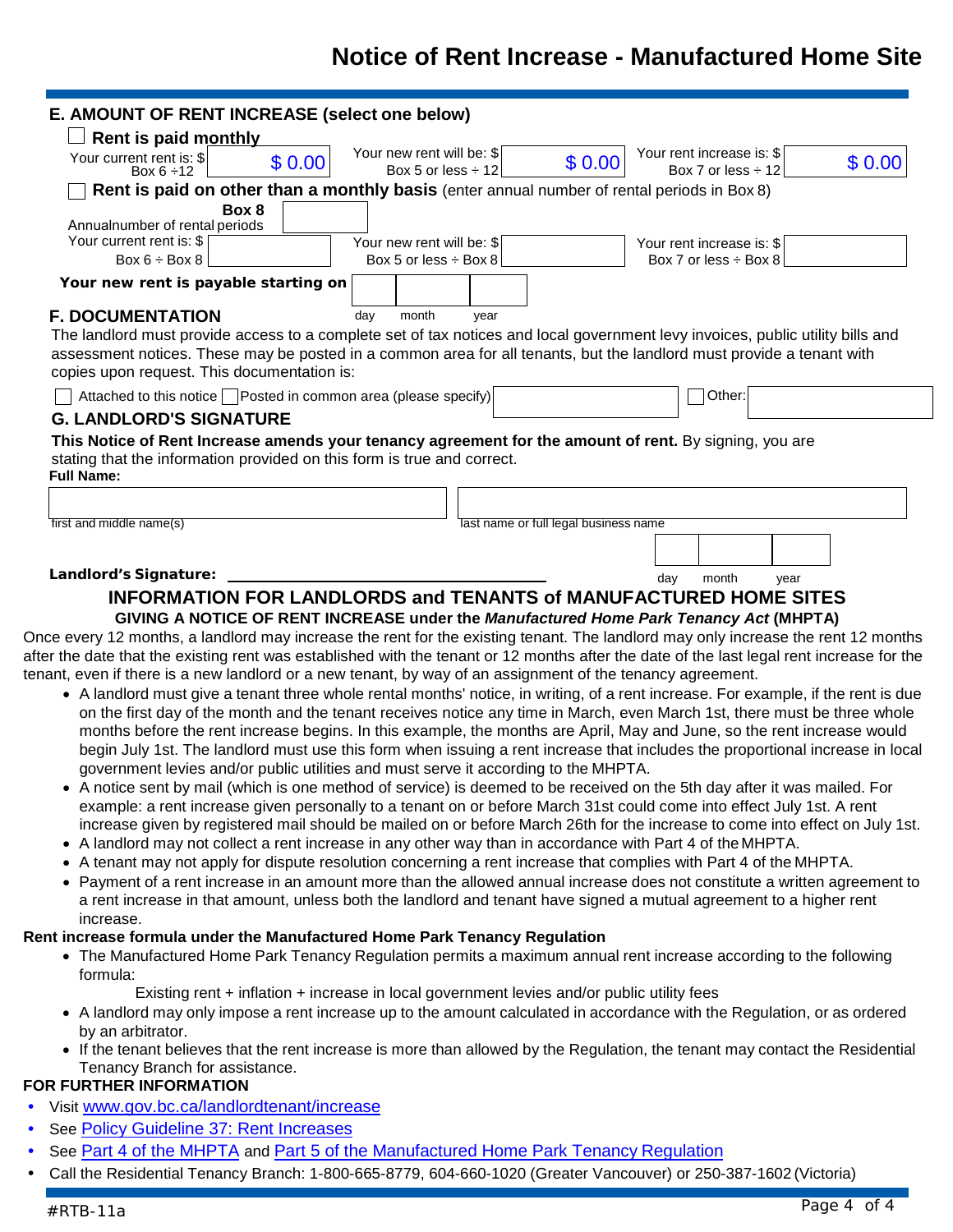## **General Information**

- You may not be able to save the content of this form on your computer. If you are developing a form for each tenant, you may wish to print one, then, for the next tenant, change the tenant's name, address and rental address. Be sure to confirm details on the second page that relate to the services included in the tenancy agreement and the frequency of rent payments (e.g., monthly). On page 3, be sure to also change the field where you state the number of sites for this tenant.
- This form identifies most annual fees. You cannot include fees paid to anyone other than a local government or public utility. For example, you cannot include increases paid to a private garbage collection agency or the costs of increased fuel if electricity is generated by diesel fuel.

## **Before you start**

- Gather tax notices, local government fee invoices (e.g., water bill), and utility bills for at least the past two years.
- Please note: only the increase in costs in local government levies and public utilities over the past 12 months compared to the previous 12 months may be included when calculating a rent increase.

## **Auto-calculate feature**

The auto-calculate feature on version RTB-11a will automatically:

- total the amounts entered in Columns A, B, C, D, E and F to the second decimal (it will not round up)
- provide the increase in local government levies and public utility fees
- determine the maximum annual rent for the coming 12 months
- calculate the amount of the rent increase based on the maximum allowable rent increase (you may change the amount of the new rent and rent increase, but it cannot exceed the amount calculated)
- provide dollar signs (\$) where appropriate

#### **Page 1 Name(s)**

• The Notice of Rent Increase amends your tenancy agreement. The names on the Notice of Rent Increase should be the same as the names on your tenancy agreement. If the names have changed, you may wish to attach the document that was used to notify the other party of the name change (e.g., letter to tenants introducing a new landlord; approved Request for Consent to Assign a Manufactured Home Park Tenancy Agreement if a new agreement wasn't entered into).

## **Address blocks**

• If an address is a rural route, include this information in the "street name" field.

## **New rent field**

• This field will not auto-calculate. You must fill it in. The new rent is found in Section E on page 4.

## **Page 2**

## **C. Tenancy Agreement Information**

#### **1) Items covered by the tenancy agreement**

• If you wish to add an item not included in your current tenancy agreement, you must first agree with your tenant to amend the tenancy agreement separately from this Notice of Rent Increase.

## **2) Date of Last Rent Increase**

- Rent may be increased once every 12 months.
- By stating the date of the last rent increase, or the date that the rent was initially set, you are verifying that the rent increase complies with the *Manufactured Home Park Tenancy Act.*
- You are not required to raise the rent each year, but you may not raise rent more frequently than once in any 12 month period.

## **D. DETAILED CALCULATION**

## **1) Local Government Levies**

• These are the sum of the payments respecting a manufactured home park made by the landlord for property taxes and other services or changes assessed as municipal fees under section 194 of the *Community Charter.* The most common fees are listed on the form; other fees should be described on a separate page, with the annual totals listed on the form.

## **Last Year/This Year:**

- A year is the 12 month period ending the month before the rent increase form was written.
- For example, if a landlord is preparing this Notice of Rent Increase on August 4, 2019, "last year" would be July 1, 2017 to June 30, 2018 and "this year" would be July 1, 2018 to June 30, 2019.
- The annual tax notice sent in May each year should be used for pro-rating items such as property tax, school tax, regional district tax and transit levy, as applicable.
- Some local government levies have more frequent invoices. For example, a water bill may be issued every other month. Since the "year" is always 12 months ending in the previous month, some bills must be pro-rated, and a portion of the amountused.

## **Property taxes**

Property tax is levied on two things:

- *1. Improvements.* This tax notice is sent directly to the manufactured home owner. The manufactured home owner may be eligible for the Home Owner Grant to assist with this tax notice.
- *2. Land.* This tax notice is sent to the manufactured home park owner. The rent increase formula allows the landlord to pass along the property tax increase associated with the land.